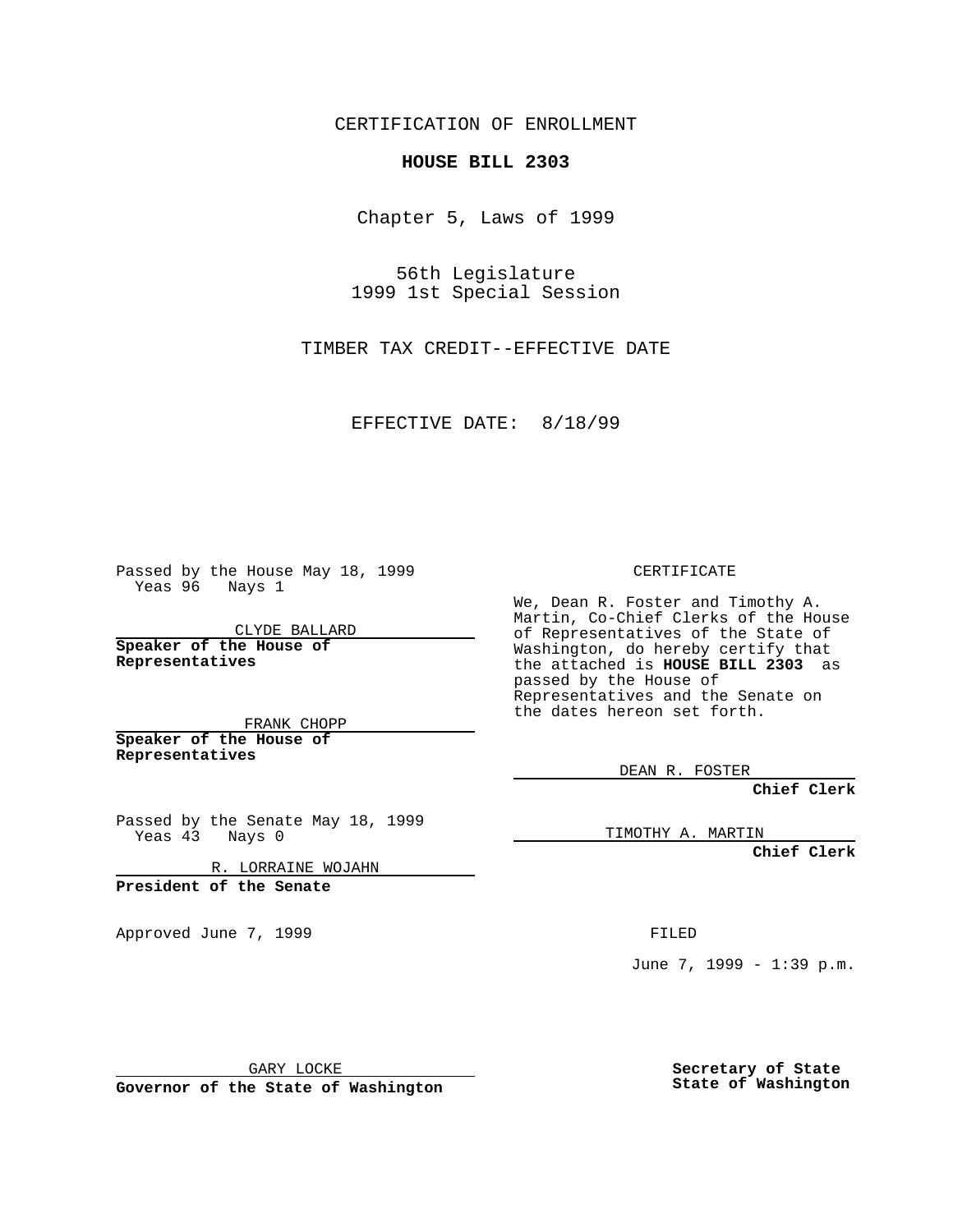## **HOUSE BILL 2303** \_\_\_\_\_\_\_\_\_\_\_\_\_\_\_\_\_\_\_\_\_\_\_\_\_\_\_\_\_\_\_\_\_\_\_\_\_\_\_\_\_\_\_\_\_\_\_

Passed Legislature - 1999 First Special

**State of Washington 56th Legislature 1999 1st Special Session By** Representatives Regala and Buck

Read first time . Referred to Committee on .

 AN ACT Relating to the effective date of the timber tax credit enacted during 1999; and amending RCW 84.33.--- (1999 sp.s. c ... (ESHB 2091) s 401).

BE IT ENACTED BY THE LEGISLATURE OF THE STATE OF WASHINGTON:

 **Sec. 1.** RCW 84.33.--- and 1999 c ... (ESHB 2091) s 401 are each amended to read as follows:

 (1) A taxpayer is allowed a credit against the tax imposed under RCW 84.33.041 for timber harvested on and after January 1, 2000, under a forest practices notification filed or application approved under RCW 76.09.050 and subject to enhanced aquatic resources requirements.

 (2)(a) For a person other than a small harvester who elects to calculate tax under RCW 84.33.074, the credit is equal to the stumpage value of timber harvested for sale or for commercial or industrial use multiplied by eight-tenths of one percent.

 (b) For a small harvester who elects to calculate tax under RCW 84.33.074, the credit is equal to sixteen percent of the tax imposed under this chapter.

 (c) The amount of credit claimed by a taxpayer under this section shall be reduced by the amount of any compensation received from the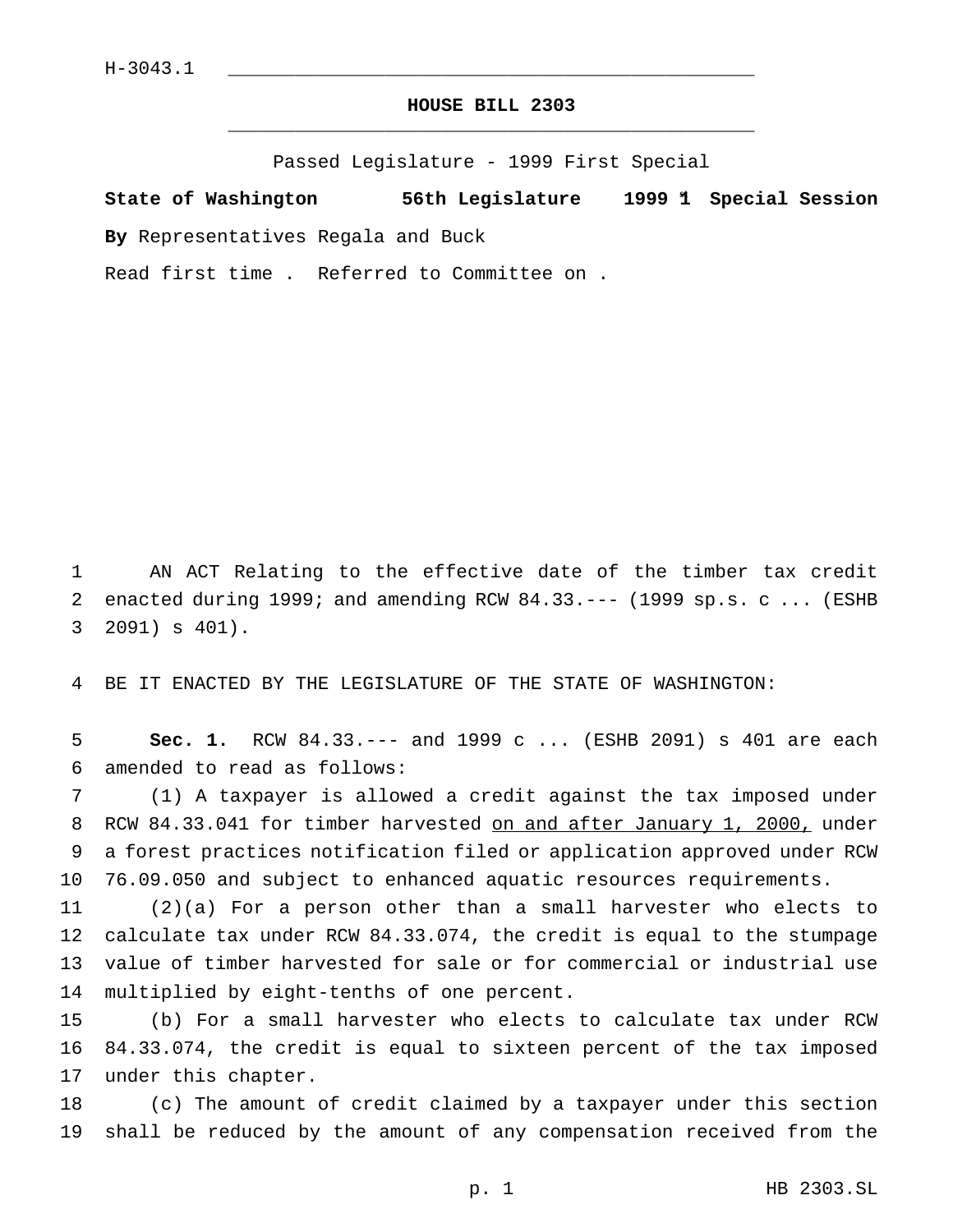federal government for reduced timber harvest due to enhanced aquatic resource requirements. If the amount of compensation from the federal government exceeds the amount of credit available to a taxpayer in any reporting period, the excess shall be carried forward and applied against credits in future reporting periods. This subsection does not apply to small harvesters as defined in RCW 84.33.073.

 (d) Refunds may not be given in place of credits. Credit may not be claimed in excess of tax owed. The department of revenue shall disallow any credits, used or unused, upon written notification from the department of natural resources of a final decision that timber for which credit was claimed was not harvested under a forest practices notification filed or application approved under RCW 76.09.050 and subject to enhanced aquatic resources requirements.

 (3) As used in this section, a forest practice notification or application is subject to enhanced aquatic resource requirements if it includes, in whole or in part, riparian area, wetland, or steep or unstable slope from which the operator is limited, by rule adopted 18 under sections 201 through 204 ((of this act)), chapter . . . 19 (Engrossed Substitute House Bill No. 2091), Laws of 1999 sp. sess. or any federally approved habitat conservation plan or department of natural resources approved watershed analysis, from harvesting timber, or if a road is included within or adjacent to the area covered by such notification or application and the road is covered by a road maintenance plan approved by the department of natural resources under rules adopted under chapter 76.09 RCW, the forest practices act, or a federally approved habitat conservation plan.

 (4) For forest practices notification or applications submitted after January 1, 2000, the department of natural resources shall indicate whether the notification or application is subject to enhanced aquatic resource requirements and, unless notified of a contrary determination by the forest practices appeals board, the department of revenue shall use such indication in determining the credit to be allowed against the tax assessed under RCW 84.33.041. The department of natural resources shall develop revisions to the form of the forest practices notifications and applications to provide a space for the applicant to indicate and the department of natural resources to confirm or not confirm, whether the notification or application is subject to enhanced aquatic resource requirements. For forest practices notifications or applications submitted before January 1,